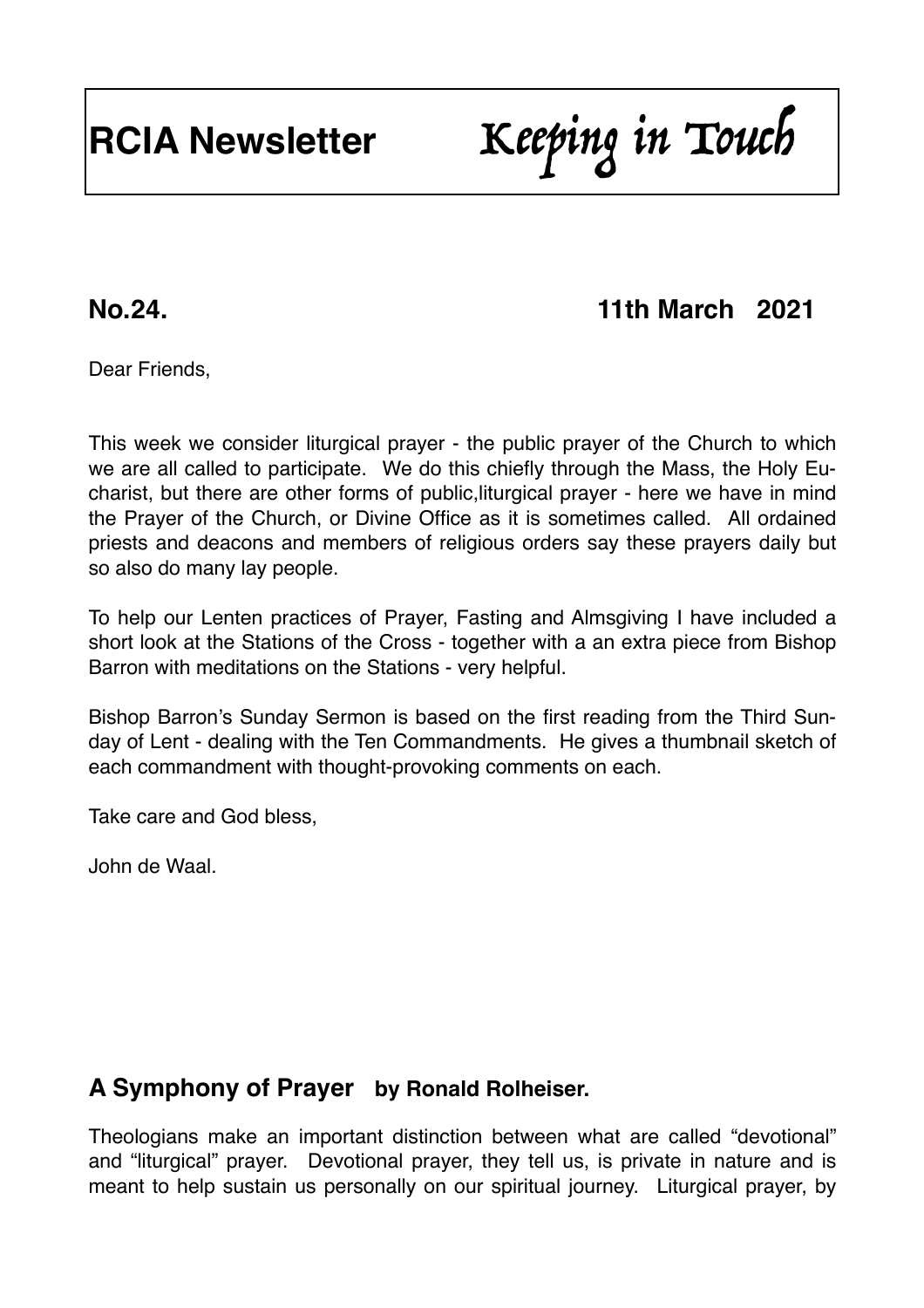contrast, is public by nature, is the Church's prayer (not our own), is universal in scope, and is intended for the needs of the world.

Perhaps we might understand this better if we put different names to these. What helps clarify things for me are the terms "affective" and "priestly" prayer. "Affective" prayer refers to private prayer, prayer that's about us, focused precisely on bringing us and our feelings to God. "Priestly" prayer, on the other hand, is about the world and for the world.

Unfortunately, we often confuse these two kinds of prayer. For example, five hundred people might be sitting in meditation together in a church or praying the Rosary together at a shrine and this is still private or devotional prayer. Conversely, someone might be praving the Office of the Church alone at home in an armchair. or a priest might be celebrating the Eucharist alone, and this is still public, liturgical prayer. The distinction, as we see from these examples, is not dependent on the number of people participating, or whether the prayer is taking place in a church, or even whether the prayer is being prayed in a group or privately.

What is priestly prayer then? Priestly prayer is the prayer of Christ through the Church for the world. Our Christian belief is that Christ is still gathering us around his Word and is still offering an eternal act of love for the world. As an extension of that, we believe that whenever we meet together, in a church or elsewhere, to gather around the Scriptures or to celebrate the Eucharist, we are entering into a that prayer and sacrifice of Christ. This is liturgical prayer, and it is Christ's prayer, not ours. We also pray liturgically whenever we pray, in community or in private, something called the Office of the Church.

This kind of prayer is not restricted to the ordained clergy. We are all priests by virtue of our baptism, and part of the implicit covenant we make with the community at our baptism is the commitment, when we reach adulthood, to pray habitually for the world through the liturgical prayer of the Church.

What needs to be highlighted here, because we easily miss this aspect, is that the Church's liturgical prayer is for the world, not for itself. The Church does not exist for its own sake, but as an instrument of salvation for the world. Its function is to save the world, not itself. In liturgical prayer we pray with Christ, through the Church, but for the world.

An analogy might be helpful : Imagine you're part of a symphony orchestra, playing an instrument that contributes to an overall musical score. Night in, night out, you're playing the same piece in the same theatre, helping to create a beautiful symphony for the audience. The public prayer of the Church, priestly prayer, works exactly like that : it makes a symphony of prayer for the benefit of everyone.

(From : "Prayer : Our Deepest Longing, by Ronald Rolheiser).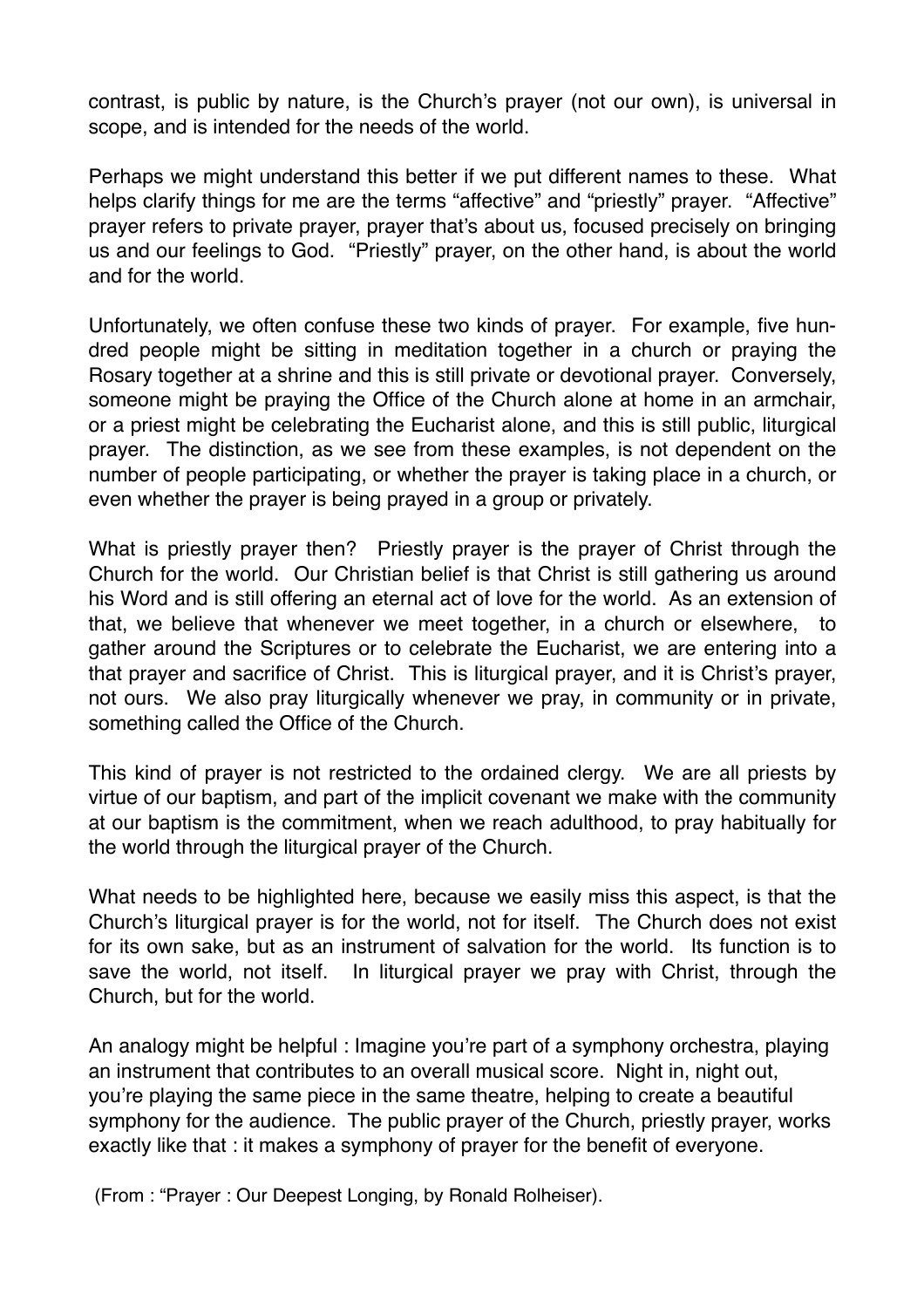#### **The Stations of the Cross.**

The Stations of the Cross follow the footsteps of Jesus along his journey to the Cross on Good Friday. Traditionally there are fourteen stations or events to ponder. In more recent times there is sometimes a fifteenth station - ending with the Resurrection, an appropriate way to finish.

In earlier centuries it became a custom to go on pilgrimage to the Holy Land. This began, I think, with St Helen - the mother of the first Christian emperor, Constantine. She travelled to the Holy Land in the 4th century and is said to have discovered the tomb of Jesus and the real cross. Tradition has it that she brought the relics of the true cross back to Rome - and many relics were shared around Christendom. How many are really "true" is a matter of conjecture! Her visit, however, started a custom of making pilgrimage to the Holy Places which has continued down to the present day - some of us were very fortunate enough to go with our parish in 2014 and even followed the Via Dolorosa (the Way of the Cross) in Jerusalem. Throughout the Medieval period people went on the same pilgrimage. Many could not afford either the time or the money - so the tradition of following the Way of the Cross by making the Stations of the Cross in your own parish church became a suitable alternative.

The Stations provide us with a very appropriate spiritual and prayerful exercise - especially during Lent. Like the Rosary, you may wish to split the Stations into parts and spread them over two or three sessions. Bishop Barron's meditations below are very helpful in doing this.

#### **Bishop Robert Barron's Sunday Sermon.**

This Sunday Sermon covers the first reading from the Third Sunday of Lent : The Book of Exodus, ch.20. This deals with the Ten Commandments - very basic, very good.

<https://www.youtube.com/watch?v=ofCZtyDJ7Y4>

As an extra this week there is this you tube from Bishop Barron with meditations on the Stations of the Cross. You may like to spread this over a couple of half hour sessions. This would make a wonderful Lenten exercise.

<https://stations.wordonfire.org>